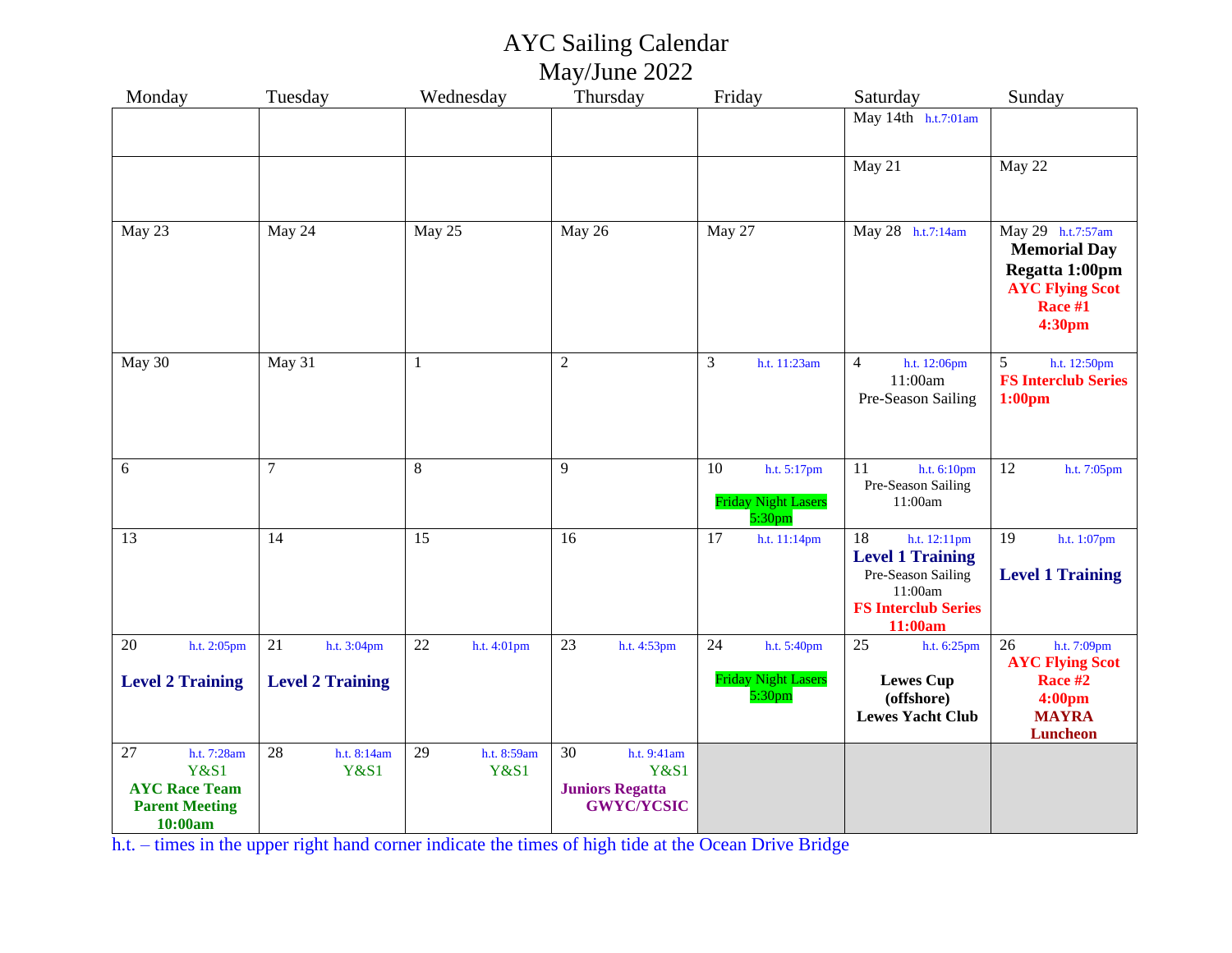## AYC Sailing Calendar July 2022

| Monday                                                                                              | Tuesday                                                                               | Wednesday                            | Thursday                                                                          | Friday                                                                                                                                        | Saturday                                                                                         | Sunday                                                                                                                                                                               |
|-----------------------------------------------------------------------------------------------------|---------------------------------------------------------------------------------------|--------------------------------------|-----------------------------------------------------------------------------------|-----------------------------------------------------------------------------------------------------------------------------------------------|--------------------------------------------------------------------------------------------------|--------------------------------------------------------------------------------------------------------------------------------------------------------------------------------------|
|                                                                                                     |                                                                                       |                                      |                                                                                   | h.t. 10:22am<br><b>AYC Offshore</b><br><b>J24 Match Racing</b>                                                                                | $\overline{2}$<br>h.t. 11:02am<br><b>FS Interclub Series</b><br>11:00am                          | 3<br>h.t. 11:41am<br>Independence<br>Day Regatta<br>1:00 <sub>pm</sub>                                                                                                               |
| $\overline{4}$<br>h.t. 12:21pm<br><b>Y&amp;S1</b>                                                   | 5<br>h.t. 1:04pm<br>Y&S1                                                              | 6<br>h.t. 1:52pm<br><b>Y&amp;S1</b>  | $\tau$<br>h.t. 2:47pm<br><b>Y&amp;S1</b><br><b>Juniors Regatta</b><br><b>YCSH</b> | 8<br>h.t. 3:48pm<br><b>Powder Puff</b><br><b>Regatta (girls)</b><br>(Metedeconk River YC)<br><b>Friday Night Lasers</b><br>5:30 <sub>pm</sub> | 9<br>h.t. 4:48pm                                                                                 | 10<br>h.t. 5:47pm<br>Past<br><b>Commodores</b><br>Regatta<br>1:00 <sub>pm</sub><br><b>AYC Flying Scot</b><br>Race #3<br>3:00 <sub>pm</sub>                                           |
| 11<br>h.t. 6:03am<br>Y&S1                                                                           | 12<br>h.t. 7:06am<br><b>Y&amp;S1</b>                                                  | 13<br>h.t. 8:08am<br><b>Y&amp;S1</b> | 14<br>h.t. 9:07am<br><b>Y&amp;S1</b><br><b>Juniors Regatta</b><br><b>OCYC</b>     | 15<br>h.t. 10:03am                                                                                                                            | 16<br>h.t. 10:56am<br><b>FS Interclub Series</b><br>11:00am                                      | 17<br>h.t. 11:49am<br><b>Pirate Regatta</b><br>1:00 <sub>pm</sub>                                                                                                                    |
| 18<br>h.t. 12:40pm<br><b>Y&amp;S1</b><br><b>Junior Olympics</b><br>(Island Heights YC)              | 19<br>h.t. 1:31pm<br><b>Y&amp;S1</b><br><b>Junior Olympics</b><br>(Island Heights YC) | 20<br>h.t. 2:24pm<br>Y&S1            | 21<br>h.t. 3:20pm<br><b>Y&amp;S1</b><br><b>Juniors Regatta</b><br><b>CYCCM</b>    | 22<br>h.t. 4:16pm<br><b>MAYRA Team</b><br>Race<br><b>CYCCM</b><br><b>Friday Night Lasers</b><br>5:30 <sub>pm</sub>                            | 23<br>h.t. $5:07$ pm<br><b>Y&amp;S Family Day</b>                                                | 24<br>h.t. 5:56pm<br><b>AYC Flying Scot</b><br>Race #4<br>3:00 <sub>pm</sub><br><b>AYC Offshore</b><br><b>J24 Match Racing</b><br><b>MAYRA Laser</b><br>Championship<br><b>CYCCM</b> |
| 25<br>h.t. 6:13am<br><b>Y&amp;S2</b><br><b>AYC Race Team</b><br><b>S2 Parent Meeting</b><br>10:00am | 26<br>h.t. 7:01am<br><b>Y&amp;S2</b>                                                  | 27<br>h.t. 7:50am<br><b>Y&amp;S2</b> | 28<br>h.t. 8:36am<br><b>Y&amp;S2</b><br><b>Juniors Regatta</b><br><b>CRYC</b>     | 29<br>h.t. 9:18am<br><b>AYC Offshore</b><br><b>J24 Match Racing</b>                                                                           | 30<br>h.t. 9:58am<br><b>Avalon Cup</b><br>Day 1 (Offshore)<br><b>Avalon Cup</b><br><b>Dinner</b> | 31<br>h.t. 10:35am<br><b>Avalon Cup</b><br>Day 2 (Offshore)                                                                                                                          |

h.t. – times in the upper right hand corner indicate the times of high tide at the Ocean Drive Bridge